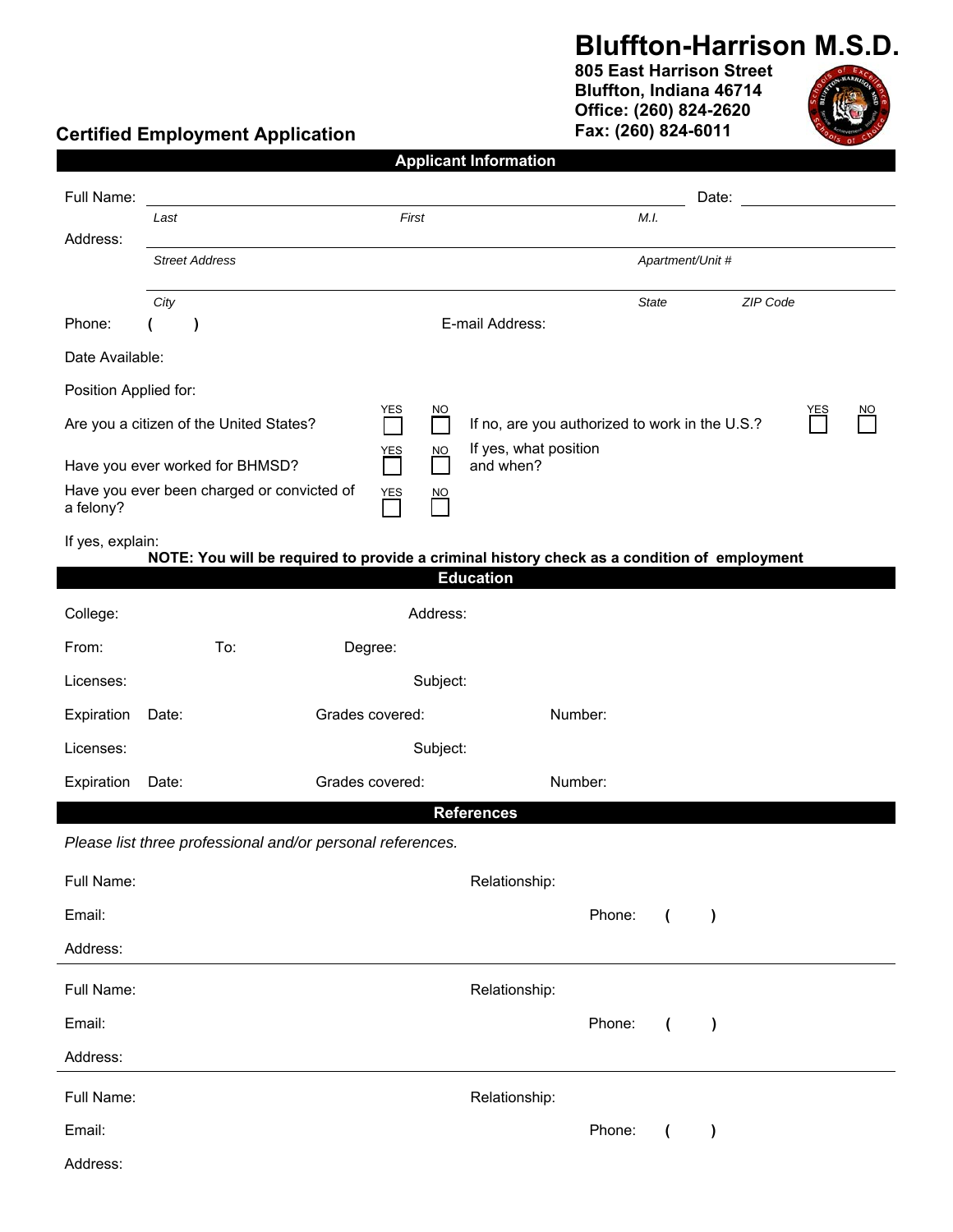# **Bluffton-Harrison M.S.D.**

|                     |     | <b>Student Teaching Experience</b> |               |  |
|---------------------|-----|------------------------------------|---------------|--|
| School Corporation: |     | Phone: (                           | $\rightarrow$ |  |
| Address:            |     | <b>Supervising Teacher:</b>        |               |  |
| Course(s) Taught:   |     | <b>Building Principal:</b>         |               |  |
| Responsibilities:   |     |                                    |               |  |
| From:               | To: |                                    |               |  |
|                     |     |                                    |               |  |

### **Additional Information**

Please provide any additional employment, training, or autobiographical information that will assist us in arriving at an estimate of your qualifications.